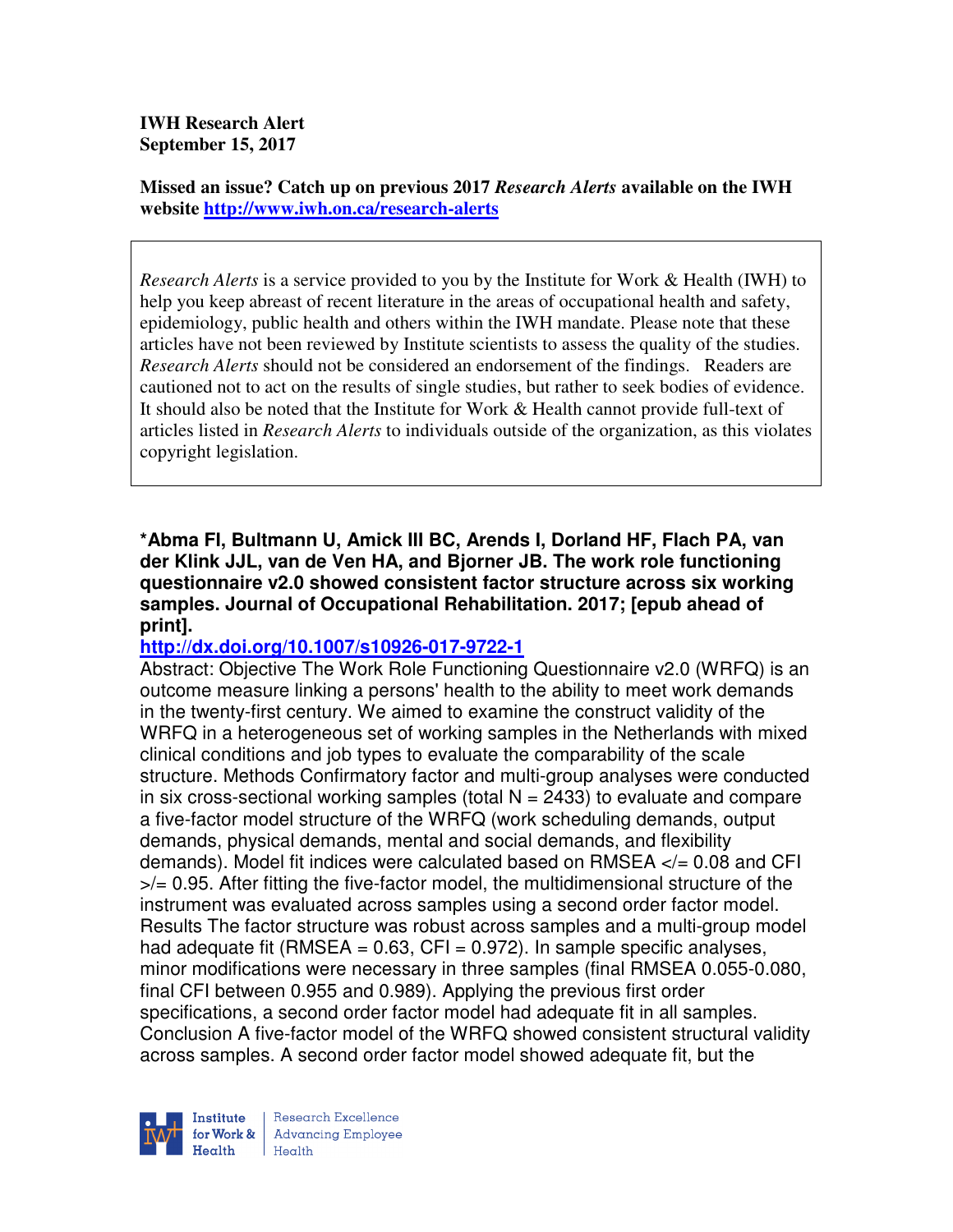second order factor loadings varied across samples. Therefore subscale scores are recommended to compare across different clinical and working samples

## **\*McInnes JA, MacFarlane EM, Sim MR, and Smith P. The impact of sustained hot weather on risk of acute work-related injury in Melbourne, Australia. International Journal of Biometeorology. 2017; [epub ahead of print].**

## **http://dx.doi.org/10.1007/s00484-017-1435-9**

Abstract: It has been reported that weather-related high ambient temperature is associated with an increased risk of work-related injury. Understanding this relationship is important because work-related injuries are a major public health problem, and because projected climate changes will potentially expose workers to hot days, including consecutive hot days, more often. The aim of this study was to quantify the impact of exposure to sustained periods of hot weather on work-related injury risk for workers in Melbourne, Australia. A time-stratified case crossover study design was utilised to examine the association between two and three consecutive days and two and three consecutive nights of hot weather and the risk of work-related injury, using definitions of hot weather ranging from the 60th to the 95th percentile of daily maximum and minimum temperatures for the Melbourne metropolitan area, 2002-2012. Workers' compensation claim data was used to identify cases of acute work-related injury. Overall, two and three consecutive days of hot weather were associated with an increased risk of injury, with this effect becoming apparent at a daily maximum temperature of 27.6 degrees C (70th percentile). Three consecutive days of high but not extreme temperatures were associated with the strongest effect, with a 15% increased risk of injury (odds ratio 1.15, 95% confidence interval 1.01-1.30) observed when daily maximum temperature was >/=33.3 degrees C (90th percentile) for three consecutive days, compared to when it was not. At a threshold of 35.5 degrees C (95th percentile), there was no significant association between temperature and injury for either two or three consecutive days of heat. These findings suggest that warnings to minimise harm to workers from hot weather should be given, and prevention protocol initiated, when consecutive warm days of temperatures lower than extreme heat temperatures are forecast, and well before the upper ranges of ambient daytime temperatures are reached

## **Corbiere M, Negrini A, Durand MJ, St-Arnaud L, Briand C, Fassier JB, Loisel P, and Lachance JP. Development of the return-to-work obstacles and self-efficacy scale (ROSES) and validation with workers suffering from a common mental disorder or musculoskeletal disorder. Journal of Occupational Rehabilitation. 2017; 27(3):329-341.**

**http://dx.doi.org/10.1007/s10926-016-9661-2** 

Abstract: Introduction Common mental disorders (CMDs) and musculoskeletal disorders (MSDs) lead the list of causes for work absence in several countries. Current research is starting to look at workers on sick leave as a single population, regardless of the nature of the disease or accident. The purpose of



Research Excellence for Work & | Advancing Employee  $H_{\text{each}}$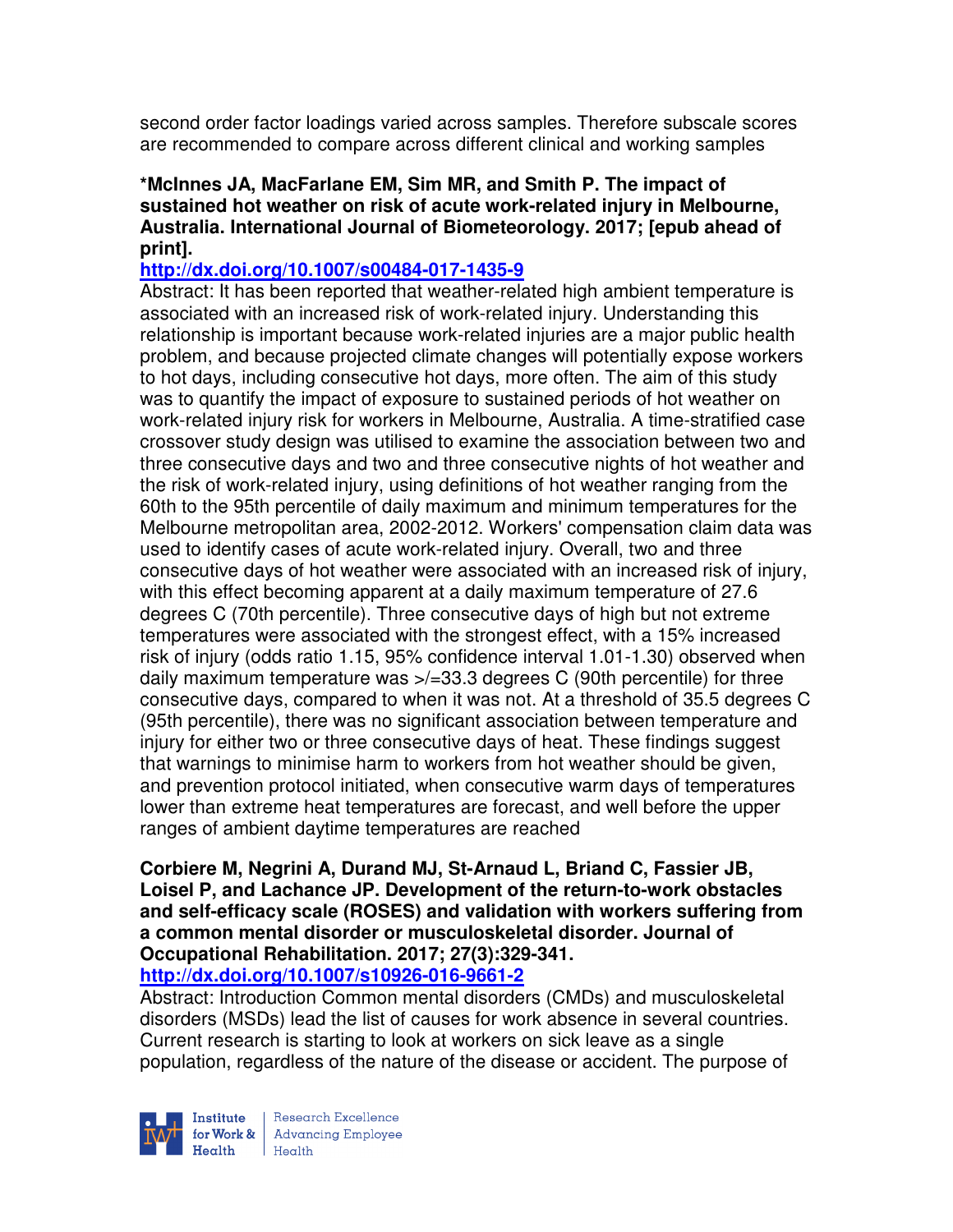this study is to report the validation of the Return to Work Obstacles and Self-Efficacy Scale (ROSES) for people with MSDs and CMDs, based on the disability paradigm. Methods From a prospective design, the ROSES' reliability and validity were investigated in a Canadian sample of workers on sick leave due to MSDs (n  $= 206$ ) and CMDs (n  $= 157$ ). Results Exploratory and confirmatory factor analyses revealed that 46 items spread out on 10 conceptual dimensions (e.g., Fears of a relapse, Job demands, Difficult relation with the immediate supervisor), with satisfactory alpha coefficients and test-retest reliability for all subscales. Finally, several dimensions of ROSES also predict the participant's RTW within 6 months for MSDs (e.g., job demands), and CMDs (e.g., difficult relation with the immediate supervisor), even when adjusted by several variables (e.g., age, severity of symptoms). Apart from the job demands dimension, when the ROSES dimension is more external to the individual, only the perception of obstacles remains significant to predict RTW whereas it is the opposite result when the dimension is more internal (e.g., fears of a relapse). Conclusion The ROSES demonstrated satisfactory results regarding its validity and reliability with people having MSDs or CMDs, at the time of the return-to-work process

# **Erratum**

**Corbiere M, Negrini A, Durand MJ, St-Arnaud L, Briand C, Fassier JB, Loisel P, and Lachance JP. Erratum to: Development of the return-towork obstacles and self-efficacy scale (ROSES) and validation with workers suffering from a common mental disorder or musculoskeletal disorder. Journal of Occupational Rehabilitation. 2017; 27(3):342.** 

**http://dx.doi.org/10.1007/s10926-017-9718-x** 

**Cornelissen PA, Van Hoof JJ, and De Jong MDT. Determinants of safety outcomes and performance: a systematic literature review of research in four high-risk industries. Journal of Safety Research. 2017; 62:127-141. http://dx.doi.org/10.1016/j.jsr.2017.06.009** 

Abstract: INTRODUCTION: In spite of increasing governmental and organizational efforts, organizations still struggle to improve the safety of their employees as evidenced by the yearly 2.3 million work-related deaths worldwide. Occupational safety research is scattered and inaccessible, especially for practitioners. Through systematically reviewing the safety literature, this study aims to provide a comprehensive overview of behavioral and circumstantial factors that endanger or support employee safety. METHOD: A broad search on occupational safety literature using four online bibliographical databases yielded 27.527 articles. Through a systematic reviewing process 176 online articles were identified that met the inclusion criteria (e.g., original peer-reviewed research; conducted in selected high-risk industries; published between 1980-2016). Variables and the nature of their interrelationships (i.e., positive, negative, or nonsignificant) were extracted, and then grouped and classified through a process of bottom-up coding. RESULTS: The results indicate that safety



**Institute** Research Excellence<br> **for Work &** Advancing Employee Health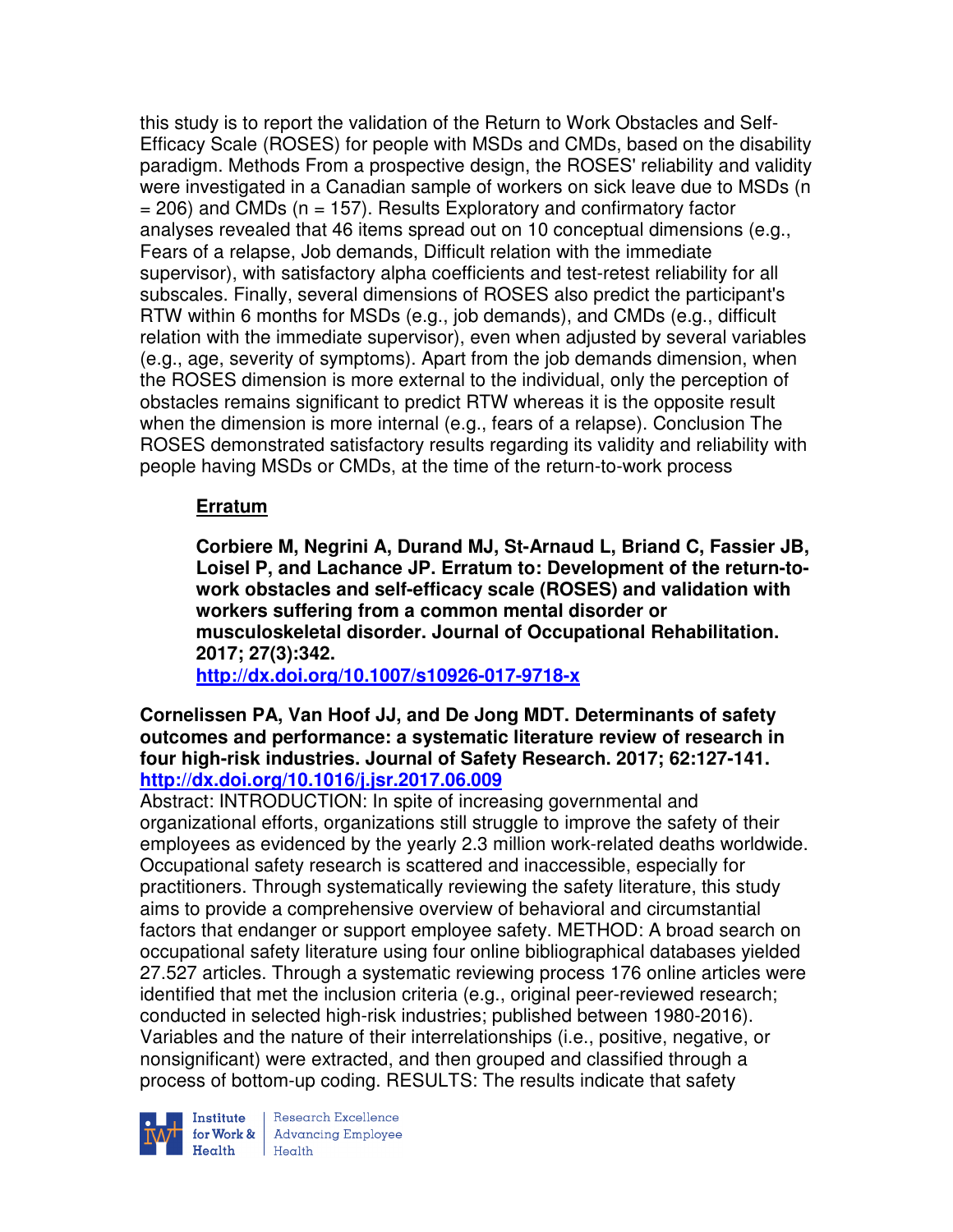outcomes and performance prevail as dependent research areas, dependent on variables related to management & colleagues, work(place) characteristics & circumstances, employee demographics, climate & culture, and external factors. Consensus was found for five variables related to safety outcomes and seven variables related to performance, while there is debate about 31 other relationships. Last, 21 variables related to safety outcomes and performance appear understudied. CONCLUSIONS: The majority of safety research has focused on addressing negative safety outcomes and performance through variables related to others within the organization, the work(place) itself, employee demographics, and-to a lesser extent-climate & culture and external factors. PRACTICAL APPLICATIONS: This systematic literature review provides both scientists and safety practitioners an overview of the (under)studied behavioral and circumstantial factors related to occupational safety behavior. Scientists could use this overview to study gaps, and validate or falsify relationships. Safety practitioners could use the insights to evaluate organizational safety policies, and to further development of safety interventions

## **Crowe S, Turner S, Utley M, and Fulop NJ. Improving the production of applied health research findings: insights from a qualitative study of operational research. Implementation Science. 2017; 12(1):112. http://dx.doi.org/10.1186/s13012-017-0643-3 [open access]**

Abstract: BACKGROUND: Knowledge produced through applied health research is often of a form not readily accessible to or actionable by policymakers and practitioners, which hinders its implementation. Our aim was to identify research activities that can support the production of knowledge tailored to inform policy and practice. To do this, we studied an operational research approach to improving the production of applied health research findings. METHODS: A 2 year qualitative study was conducted of the operational research contribution to a multidisciplinary applied health research project that was successful in rapidly informing national policy. Semi-structured interviews (n = 20) were conducted with all members of the project's research team and advisory group (patient and health professional representatives and academics). These were augmented by participant ( $> 150$  h) and non-participant ( $> 15$  h) observations focusing on the process and experience of attempting to support knowledge production. Data were analysed thematically using QSR NVivo software. RESULTS: Operational research performed a knowledge mediation role shaped by a problem-focused approach and an intent to perform those tasks necessary to producing readily implementable knowledge but outwith the remit of other disciplinary strands of the project. Three characteristics of the role were found to support this: engaging and incorporating different perspectives to improve services by capturing a range of health professional and patient views alongside quantitative and qualitative research evidence; rendering data meaningful by creating and presenting evidence in forms that are accessible to and engage different audiences, enabling them to make sense of it for practical use; and maintaining perceived objectivity and rigour by establishing credibility, perceived neutrality and



Research Excellence for Work & | Advancing Employee Health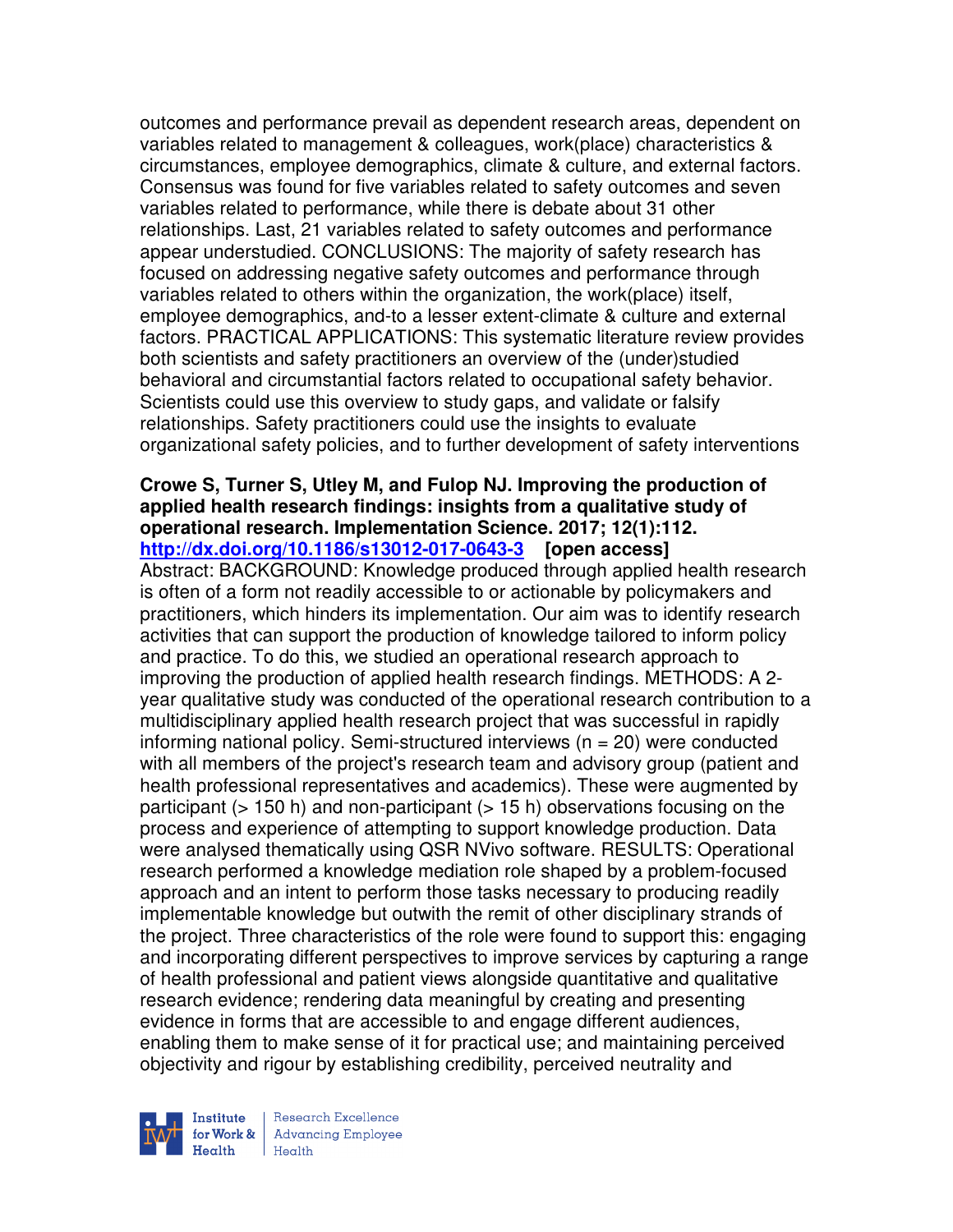confidence in the robustness of the research in order to unite diverse professionals in thinking creatively about system-wide service improvement. CONCLUSIONS: Our study contributes useful empirical insights about knowledge mediation activities within multidisciplinary applied health research projects that support the generation of accessible, practice-relevant and actionable knowledge. Incorporating such activities, or a dedicated role, for mediating knowledge production within such projects could help to enhance the uptake of research findings into routine healthcare and warrants further consideration

## **Forteza FJ, Carretero-Gomez JM, and Sese A. Effects of organizational complexity and resources on construction site risk. Journal of Safety Research. 2017; 62:185-198.**

## **http://dx.doi.org/10.1016/j.jsr.2017.06.015**

Abstract: INTRODUCTION: Our research is aimed at studying the relationship between risk level and organizational complexity and resources on constructions sites. Our general hypothesis is that site complexity increases risk, whereas more resources of the structure decrease risk. A Structural Equation Model (SEM) approach was adopted to validate our theoretical model. METHOD: To develop our study, 957 building sites in Spain were visited and assessed in 2003- 2009. All needed data were obtained using a specific tool developed by the authors to assess site risk, structure and resources (Construction Sites Risk Assessment Tool, or CONSRAT). This tool operationalizes the variables to fit our model, specifically, via a site risk index (SRI) and 10 organizational variables. Our random sample is composed largely of small building sites with general high levels of risk, moderate complexity, and low resources on site. CONCLUSIONS: The model obtained adequate fit, and results showed empirical evidence that the factors of complexity and resources can be considered predictors of site risk level. PRACTICAL APPLICATIONS: Consequently, these results can help companies, managers of construction and regulators to identify which organizational aspects should be improved to prevent risks on sites and consequently accidents

## **Givehchi S, Hemmativaghef E, and Hoveidi H. Association between safety leading indicators and safety climate levels. Journal of Safety Research. 2017; 62:23-32.**

## **http://dx.doi.org/10.1016/j.jsr.2017.05.003**

Abstract: OBJECTIVES: The aim of this study was to evaluate the association of leading indicators for occupational health and safety, particularly safety inspections and non-compliances, with safety climate levels. METHODS: Nordic Occupational Safety Climate Assessment Questionnaire was employed to evaluate safety climate in cross-sectional design. The geographically diverse population of the inspection body made it possible to conduct the survey across 10 provinces in Iran. 89 completed questionnaires were obtained with a response rate of 47%. Except for management safety justice, the internal consistency of



Research Excellence for Work & Advancing Employee<br>Health Health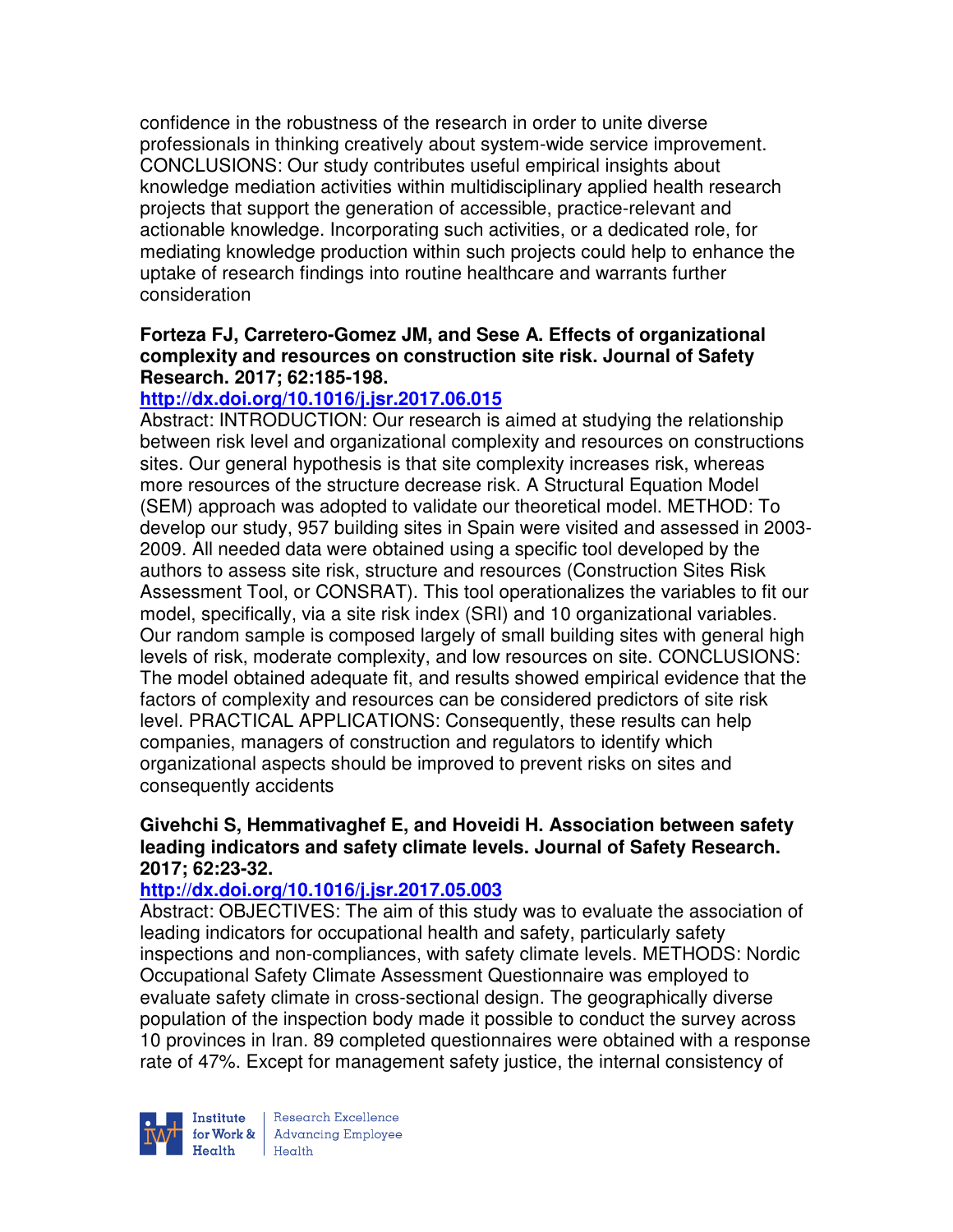other six dimensions was found to be acceptable (alpha>/=0.7). RESULTS: Mean scores of dimensions ranged from 3.50 in trust in the efficacy of safety systems (SD=0.38) to 2.98 in workers' safety priority and risk non-acceptance (SD=0.47). Tukey HSD tests indicated a statistically significant difference of mean scores among groups undergoing different number of safety inspections and those receiving different number of non-compliances (p<0.05), with no significant differences based on safety training man-hours and sessions (p>0.05). Spearman's rank-order correlation showed no relationship between work experience and number of non-compliances (correlation coefficient=-0.04, p>0.05) and between safety training man-hours and number of non-compliances (correlation coefficient=-0.15, p>0.05). CONCLUSIONS: Our results indicate that safety climate levels are influenced by number of safety inspections and the resultant non-compliances. PRACTICAL APPLICATIONS: Findings suggest that safety non-compliances detected as a result of conducting safety inspections could be used to monitor the safety climate state. Establishing plans to conduct scheduled safety inspections and recording findings in the form of safety noncompliance and monitoring their trend could be used to monitor levels of safety climate

# **Karlsson EA, Liedberg GM, and Sandqvist JL. Initial evaluation of psychometric properties of a structured work task application for the Assessment of Work Performance in a constructed environment. Disability and Rehabilitation. 2017; [epub ahead of print].**

#### **http://dx.doi.org/10.1080/09638288.2017.1342279**

Abstract: PURPOSE: The Swedish Social Insurance Administration has developed a new assessment tool for sickness insurance. This study is a part of the initial evaluation of the application, called the Assessment of Work Performance, Structured Activities, and focuses on evaluation of the psychometric properties of social validity, content validity, and utility. MATERIALS AND METHODS: This was a qualitative study using semi-structured telephone interviews with occupational therapists. A convenience sample was used and participants who fulfilled inclusion criteria ( $n = 15$ ) were interviewed. Data were analyzed using content analysis with a directed approach. RESULTS: The results indicate that the application provides valuable information and that it is socially valid. Assessors found work tasks suitable for a diverse group of clients and reported that clients accepted the assessments. Improvements were suggested, for example, expanding the application with more work tasks. CONCLUSION: The instrument has benefits; however, further development is desired. The use of a constructed environment in assessments may be a necessary option to supplement a real environment. But depending on organizational factors such as time and other resources, the participants had different opportunities to do so. Further evaluations regarding ecological validity are essential to ensure that assessments are fair and realistic when using constructed environments. Implications for rehabilitation This study indicates that assessment in a constructed environment can provide a secure and protected



Research Excellence **Institute** Research Excellence<br> **for Work &** Advancing Employee Health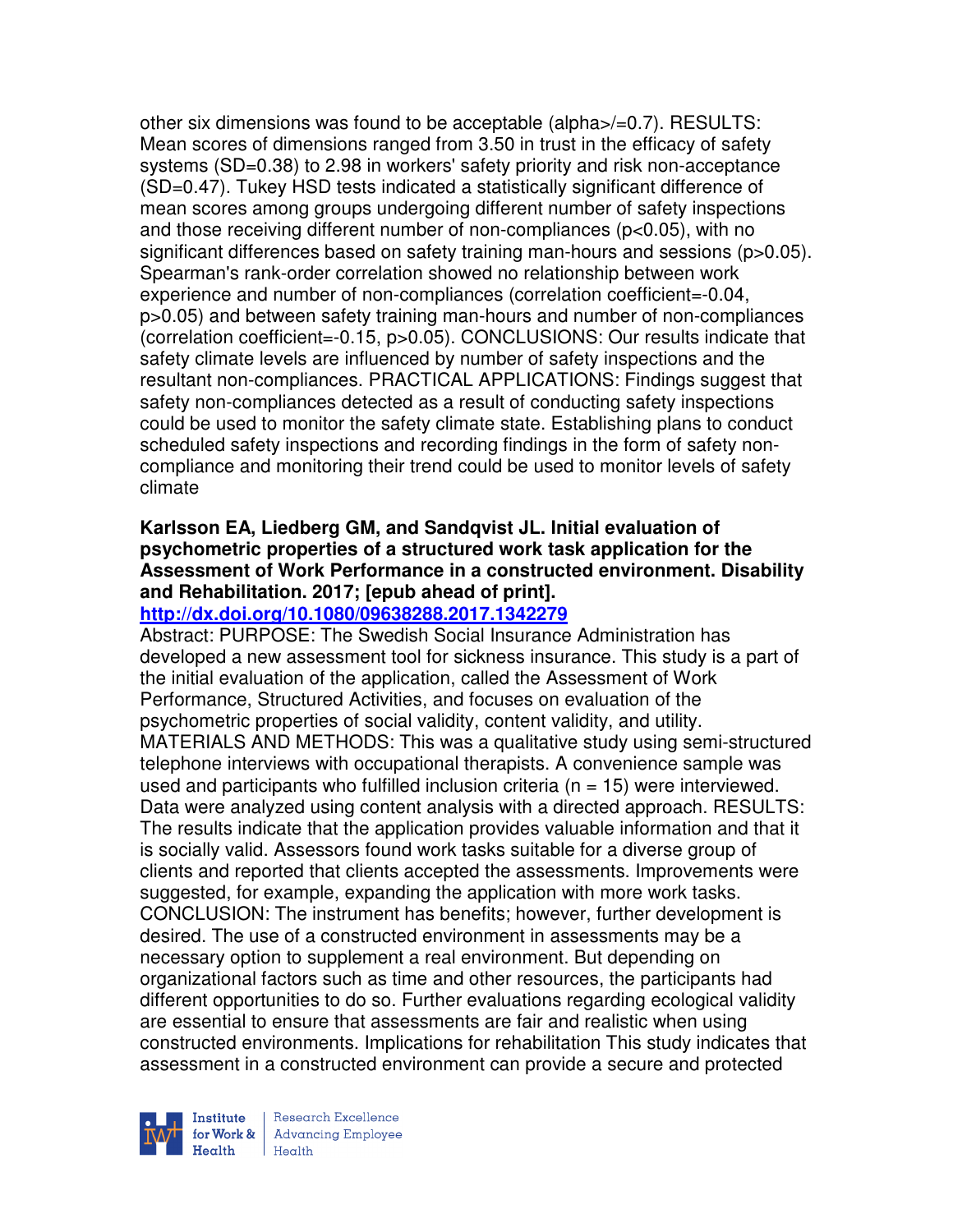context for clients being assessed. Psychometric evaluations are a never-ending process and this assessment instrument needs further development. However, this initial evaluation provides guidance in development of the instrument but also what studies to give priority to. It is important to evaluate social validity in order to ensure that clients and assessors perceive assessment methods fair and meaningful. In this study, participants found the work tasks appropriate and usable when assessing their clients but client's perspective must also be included in following studies. This assessment instrument is the only activity-based assessment instrument within the Swedish Social Security Insurance. Psychometric evaluations are important since it affects so many individuals in Sweden

## **Nelissen PT, Hulsheger UR, van Ruitenbeek GM, and Zijlstra FR. Lending a helping hand at work: a multilevel investigation of prosocial motivation, inclusive climate and inclusive behavior. Journal of Occupational Rehabilitation. 2016; 27(3):467-476.**

## **http://dx.doi.org/10.1007/s10926-016-9680-z**

Abstract: Purpose People with disabilities often encounter difficulties at the workplace such as exclusion or unfair treatment. Researchers have therefore pointed to the need to focus on behavior that fosters inclusion as well as variables that are antecedents of such 'inclusive behavior'. Therefore the purpose of this study was to research the relationship between prosocial motivation, team inclusive climate and employee inclusive behavior. Method A survey was conducted among a sample of 282 paired employees and colleagues, which were nested in 84 teams. Employees self-rated prosocial motivation and team inclusive climate, their inclusive behavior was assessed by colleagues. Hypotheses were tested using multilevel random coefficient modeling. Results Employees who are prosocially motivated will display more inclusive behavior towards people with disabilities, and this relationship is moderated by team inclusive climate in such a way that the relationship is stronger when the inclusive climate is high. Conclusion This study shows that inclusive organizations, which value a diverse workforce, need to be aware of not only individual employee characteristics, but also team level climate to ensure the smooth integrations of people with disabilities into regular work teams

#### **Peters SE, Coppieters MW, Ross M, and Johnston V. Perspectives from employers, insurers, lawyers and healthcare providers on factors that influence workers' return-to-work following surgery for non-traumatic upper extremity conditions. Journal of Occupational Rehabilitation. 2017; 27(3):343-358.**

## **http://dx.doi.org/10.1007/s10926-016-9662-1**

Abstract: PURPOSE: Return-to-work (RTW) stakeholders have varied roles and may therefore hold their own perspectives regarding factors that may influence outcomes. This study aimed to determine stakeholders' perspectives on factors influencing RTW following surgery for non-traumatic upper extremity conditions.

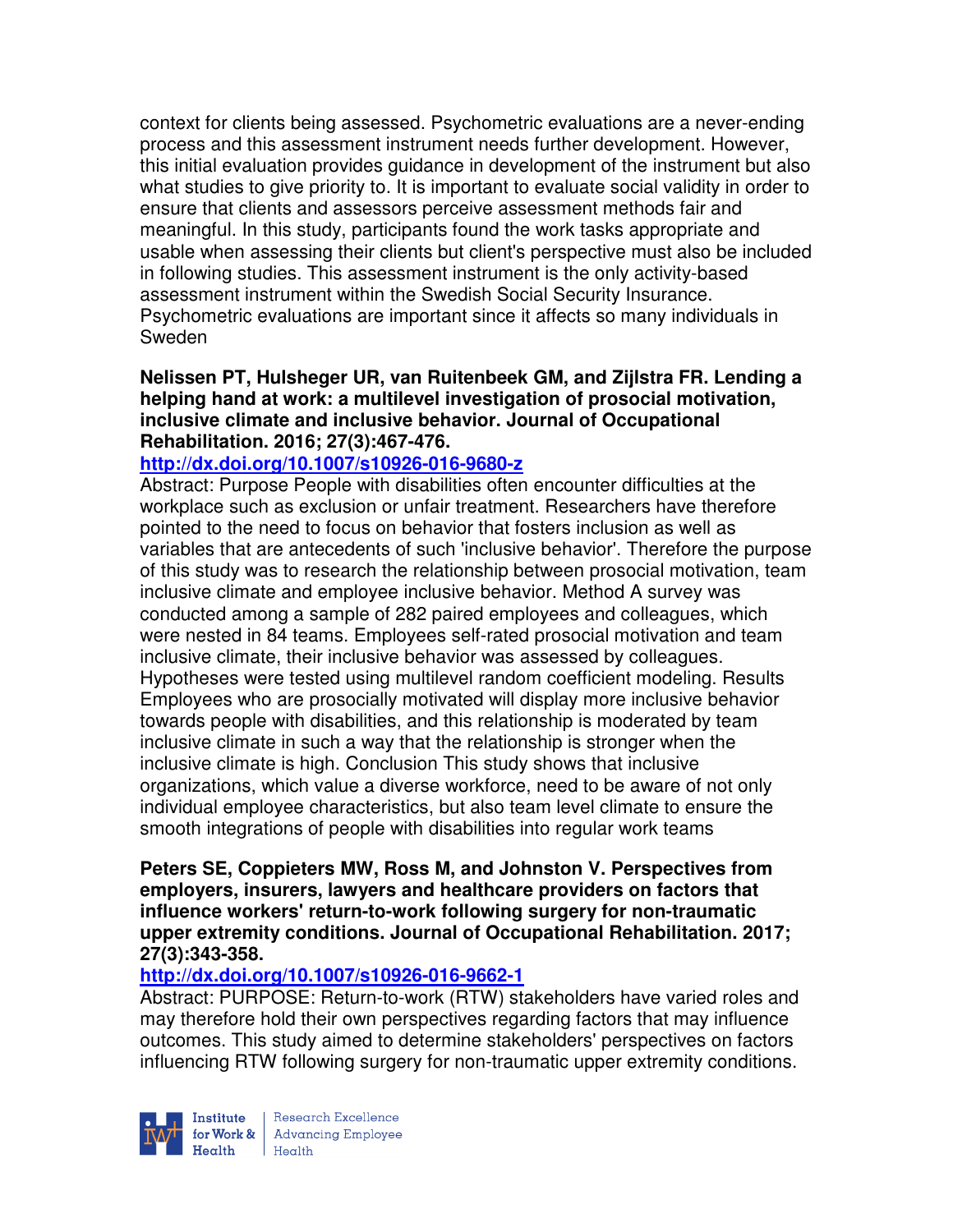METHODS: A questionnaire was distributed to RTW stakeholders via gatekeeper organizations. Stakeholders rated 50 potential prognostic factors from 'not' to 'extremely' influential. Data were dichotomized to establish stakeholders' level of agreement. Disagreements between stakeholder groups were analyzed using chi 2. The relationship between stakeholder demographic variables and rating of a factor was determined via regression analysis. RESULTS: One thousand and eleven stakeholders completed the survey: healthcare providers (77.8 %); employer representatives (12.2 %); insurer representatives (6.8 %); and lawyers (3.2 %). Factors with the highest stakeholder agreement for influencing RTW were: self-efficacy (92.2 %); post-operative psychological status (91.8 %); supportive employer/supervisor (91.4 %); employer's willingness to accommodate job modifications (90.7 %); worker's recovery expectations (88.3 %); mood disorder diagnosis (86.6 %); post-operative pain level (86.4 %); and whether the job can be modified (86.3 %). Disagreements between stakeholder groups were found for 19 (36 %) factors. The strongest disagreements were for: age; gender; obesity; doctor's RTW recommendation; and presence of a RTW coordinator. Respondents' characteristics (e.g., age, workers' compensation jurisdiction, work experience, stakeholder group) were associated with factor rating. CONCLUSION: The factors stakeholders rated as having the greatest influence on RTW were predominately psychosocial and modifiable. These variables should be the focus of future research to determine prognostic factors for RTW for workers with upper extremity conditions, and to develop effective RTW interventions

## **Cruz RF, Chong WK, and Grau D. The need for detailed gender-specific occupational safety analysis. Journal of Safety Research. 2017; 62:53-62. http://dx.doi.org/10.1016/j.jsr.2017.06.002**

Abstract: INTRODUCTION: The female work in population is growing in the United States, therefore the occupational health and safety entities must start to analyze gender-specific data related to every industry, especially to nontraditional occupations. Women working in nontraditional jobs are often exposed to extreme workplace hazards. These women have their safety and health threatened because there are no adequate policies to mitigate genderspecific risks such as discrimination and harassment. Employers tend to aggravate this situation because they often fail to provide proper reporting infrastructure and support. According to past studies, women suffered from workplace injuries and illnesses that were less prominent among men. Statistics also confirmed that men and women faced different levels of risks in distinct work environments. For example, the rates of workplace violence and murders by personal acquaintances were significantly higher among women. METHODS: In this paper, the authors analyze prior public data on fatal and nonfatal injuries to understand why we need to differentiate genders when analyzing occupational safety and health issues. RESULTS: The analyses confirmed that women dealt with unique workplace hazards compared to men. CONCLUSIONS: It is urgent that public agencies, such as the U.S. Department of Labor, record gender-



Research Excellence for Work & | Advancing Employee Health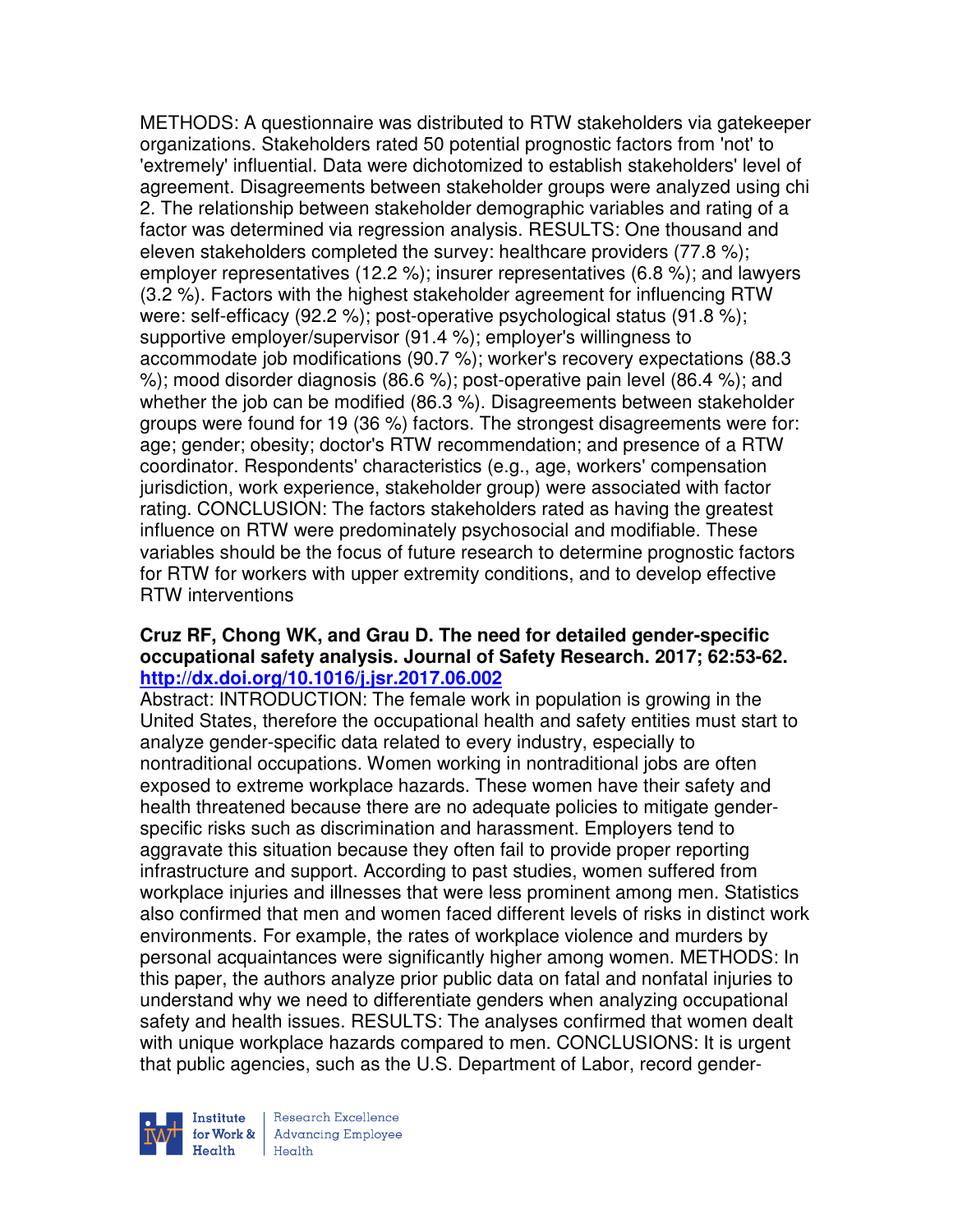specific data in details and by occupations and industries. PRACTICAL APPLICATION: The reader will become aware of the current lack - and need - of data and knowledge about injuries and illnesses separated by gender and industry. Finally, safety and health researchers are encouraged to investigate the gender-specific data in all industries and occupations, as soon as they become available

### **Schofield KE, Alexander BH, Gerberich SG, and MacLehose RF. Workers' compensation loss prevention representative contact and risk of lost-time injury in construction policyholders. Journal of Safety Research. 2017; 62:101-105.**

# **http://dx.doi.org/10.1016/j.jsr.2017.06.012**

Abstract: INTRODUCTION: Insurance loss prevention (LP) representatives have access and contact with businesses and employees to provide targeted safety and health resources. Construction firms, especially those smaller in size, are a high-risk population. This research evaluated the association between LP rep contact and risk for lost-time injuries in construction policyholders. METHODS: Workers' compensation data were utilized to track LP rep contact with policyholders and incidence of lost-time injury over time. Survival analysis with repeated events modeling calculated hazard ratios (HR) and 95% confidence intervals (CI). RESULTS: Compared no LP contact, one contact was associated with a 27% reduction of risk (HR=0.73, CI=0.65-0.82), two with a 41% (HR=0.59, CI=0.51-0.68), and three or more contacts with a 28% reduction of risk (HR=0.72, CI=0.65-0.81). CONCLUSIONS: LP reps appear to be a valuable partner in efforts to reduce injury burden. Their presence or contact with policyholders is consistent with reduction in overall incidence of lost-time injuries. PRACTICAL APPLICATIONS: Reduction in lost-time injuries, resulting in reduced workers' compensation costs for policyholders and insurance companies, builds a business-case for safety and injury prevention. LP reps are often a low or no-cost benefit for insurance policyholders and may be an important injury prevention resource for small firms and/or those with lack of safety resources and staff

**Stafford L, Marston G, Chamorro-Koc M, Beatson A, and Drennan J. Why one size fits all approach to transition in Disability Employment Services hinders employability of young people with physical and neurological disabilities in Australia. Journal of Industrial Relations. 2017; [epub ahead of print].** 

**http://dx.doi.org/10.1177/0022185617723379** 

**Suman A, Schaafsma FG, Buchbinder R, Van Tulder MW, and Anema JR. Implementation of a multidisciplinary guideline for low back pain: processevaluation among health care professionals. Journal of Occupational Rehabilitation. 2017; 27(3):422-433.** 

**http://dx.doi.org/10.1007/s10926-016-9673-y** 

Abstract: Background To reduce the burden of low back pain (LBP) in the



**Institute** Research Excellence<br> **for Work &** Advancing Employee<br> **Health** Health Health Health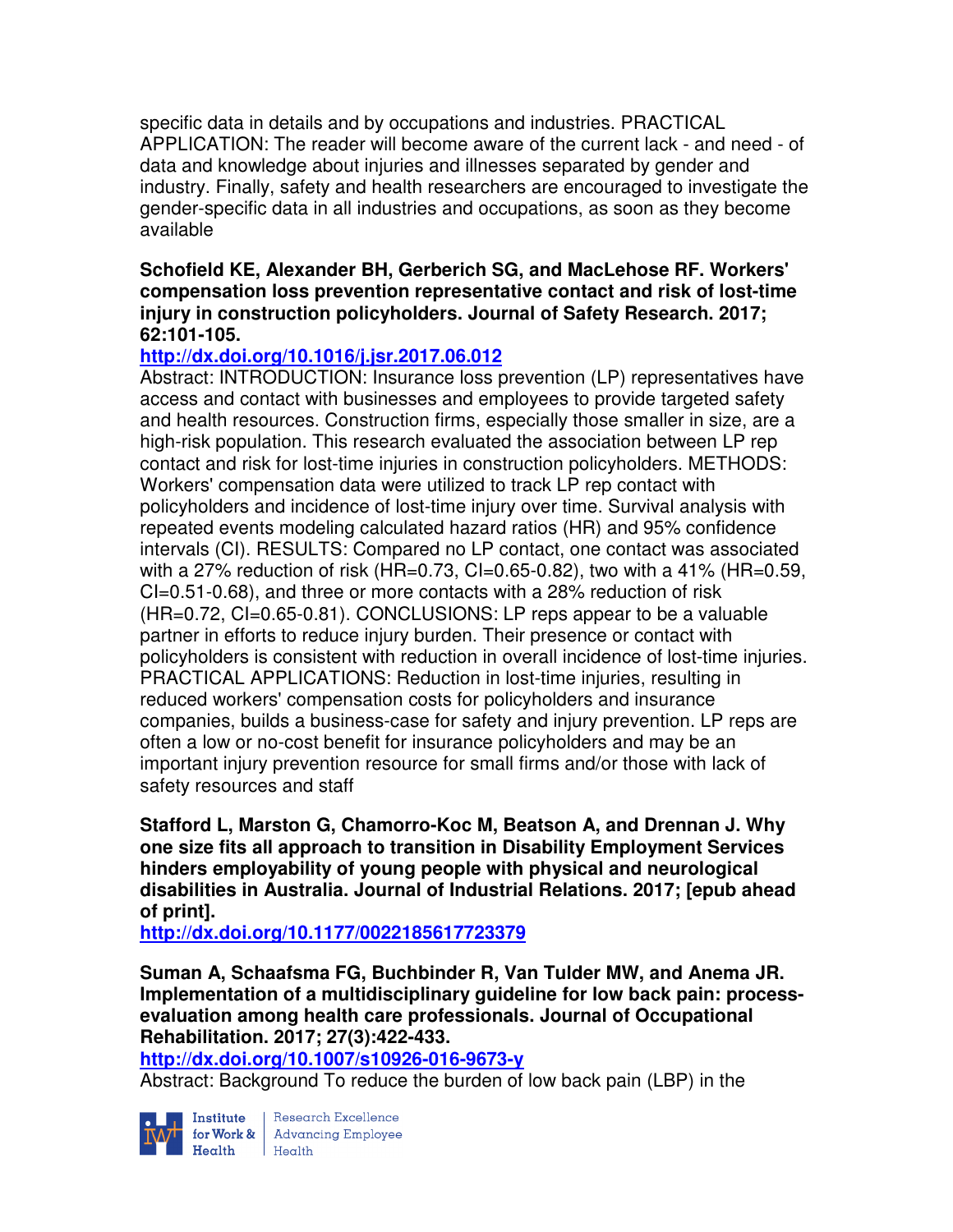Netherlands, a multidisciplinary guideline for LBP has been implemented in Dutch primary care using a multifaceted implementation strategy targeted at health care professionals (HCPs) and patients. The current paper describes the process evaluation of the implementation among HCPs. Methods The strategy aimed to improve multidisciplinary collaboration and communication, and consisted of 7 components. This process evaluation was performed using the Linnan and Steckler framework. Data were collected using a mixed methods approach of quantitative and qualitative data. Results 128 HCPs participated in the implementation study, of which 96 participated in quantitative and 21 participated in qualitative evaluation. Overall dose delivered for this study was 89 %, and the participants were satisfied with the strategy, mostly with the multidisciplinary approach, which contributed to the mutual understanding of each other's disciplines and perspectives. While the training sessions did not yield any new information, the strategy created awareness of the guideline and its recommendations, contributing to positively changing attitudes and aiding in improving guideline adherent behaviour. However, many barriers to implementation still exist, including personal and practical factors, confidence, dependence and distrust issues among the HCPs, as well as policy factors (e.g. reimbursement systems). Conclusions The data presented in this paper have shown that the strategy that was used to implement the guideline in a Dutch primary care setting was feasible, especially when using a multidisciplinary approach. However, identified barriers for implementation have been identified and should be addressed in future implementation

#### **Trudel X, Milot A, Gilbert-Ouimet M, Duchaine C, Guenette L, Dalens V, and Brisson C. Effort-reward imbalance at work and the prevalence of unsuccessfully treated hypertension among white-collar workers. American Journal of Epidemiology. 2017; 186(4):456-462. http://dx.doi.org/10.1093/aje/kwx116**

Abstract: We examined the association between effort-reward imbalance (ERI) exposure at work and unsuccessfully treated hypertension among white-collar workers from a large cohort in Quebec City, Canada. The study used a repeated cross-sectional design involving 3 waves of data collection (2000-2009). The study sample was composed of 474 workers treated for hypertension, accounting for 739 observations. At each observation, ERI was measured using validated scales, and ambulatory blood pressure (BP) was measured every 15 minutes during the working day. Unsuccessfully treated hypertension was defined as daytime ambulatory BP of at least 135/85 mm Hg and was further divided into masked and sustained hypertension. Adjusted prevalence ratios and 95% confidence intervals were estimated. Participants in the highest tertile of ERI exposure had a higher prevalence of unsuccessfully treated hypertension (prevalence ratio =  $1.45$ ,  $95\%$  confidence interval: 1.16, 1.81) after adjustment for gender, age, education, family history of cardiovascular diseases, body mass index, diabetes, smoking, sedentary behaviors, and alcohol intake. The present study supports the effect of adverse psychosocial work factors from the ERI



Research Excellence **Institute** Research Excellence<br> **For Work &**<br>
Reduction Employee Health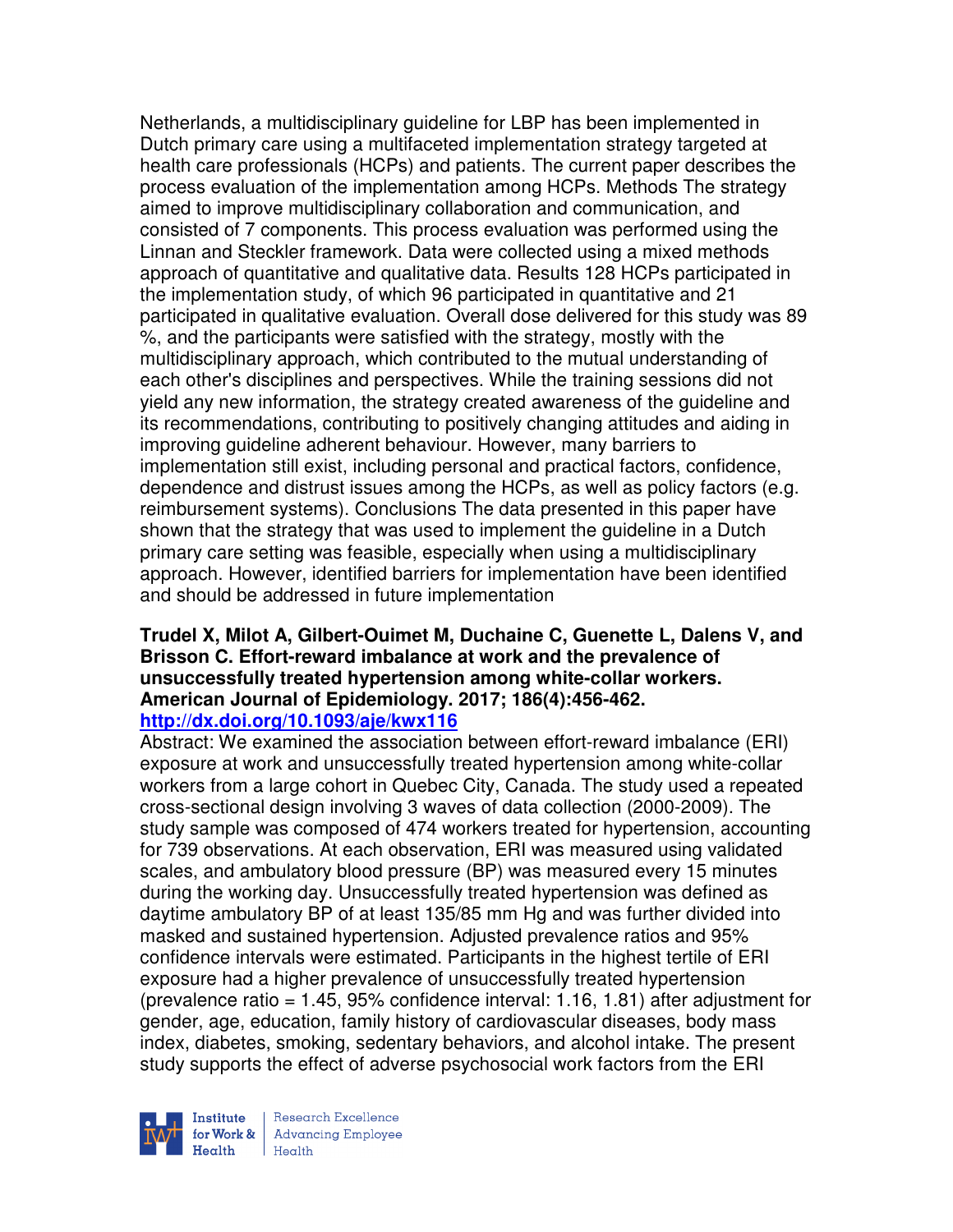model on BP control in treated workers. Reducing these frequent exposures at work might lead to substantial benefits on BP control at the population level

### **Weerdesteijn KH, Schaafsma FG, van der Beek AJ, and Anema JR. Limitations to work-related functioning of people with persistent "medically unexplained" physical symptoms: a modified DELPHI study among physicians. Journal of Occupational Rehabilitation. 2017; 27(3):434-444. http://dx.doi.org/10.1007/s10926-016-9674-x**

Abstract: Purpose The purpose of this study was to obtain consensus among physicians of several medical specialties on the level of limitations to workrelated functioning of people with persistent "medically unexplained" physical symptoms (PPS). Methods A modified Delphi study was conducted with 15 physicians of five different medical specialties. The study involved two email rounds and one meeting. In each round, the physicians prioritized the level of limitations in 78 work-related functioning items for four different PPS cases. These items were based on the Dutch Functional Ability List, national guidelines and scientific literature regarding the International Classification of Functioning. Results In all four cases, the physicians reached consensus on the level of limitations to work-related functioning in 49 items. The physicians reported the highest number and level of limitations for PPS of the back and lower extremities, but they reported hardly any limitations for PPS of the abdomen and genitals. For PPS of the head, they reported mainly limitations to personal and social functioning; for PPS of the neck, back and upper or lower extremities, they reported mainly limitations to dynamic movements and static postures. The physicians could not reach consensus on limitations in the category of working hours. Conclusion Physicians reached consensus on the level of limitations in a substantial part of work-related functioning items for PPS. There was a difference in the number and severity of limitations between different cases of PPS. The assessment of functioning seems to be based more on the specific impairment than on the disease

**Yoshimoto T, Oka H, Katsuhira J, Fujii T, Masuda K, Tanaka S, and Matsudaira K. Prognostic psychosocial factors for disabling low back pain in Japanese hospital workers. PLoS ONE. 2017; 12(5):e0177908. http://dx.doi.org/10.1371/journal.pone.0177908 [open access]** Abstract: BACKGROUND: Although the occupational health field has identified psychosocial factors as risk factors for low back pain that causes disability, the association between disabling low back pain and psychosocial factors has not been examined adequately in Japanese hospital workers. Therefore, this study examined the association between low back pain, which interfered with work, and psychosocial factors in Japanese hospital workers. METHOD: This crosssectional study was conducted at a hospital in Japan. In total, 280 hospital workers were recruited from various occupational settings. Of these, 203 completed a self-administered questionnaire that included items concerning individual characteristics, severity of low back pain, fear-avoidance beliefs (Fear-



Research Excellence for Work & | Advancing Employee Health